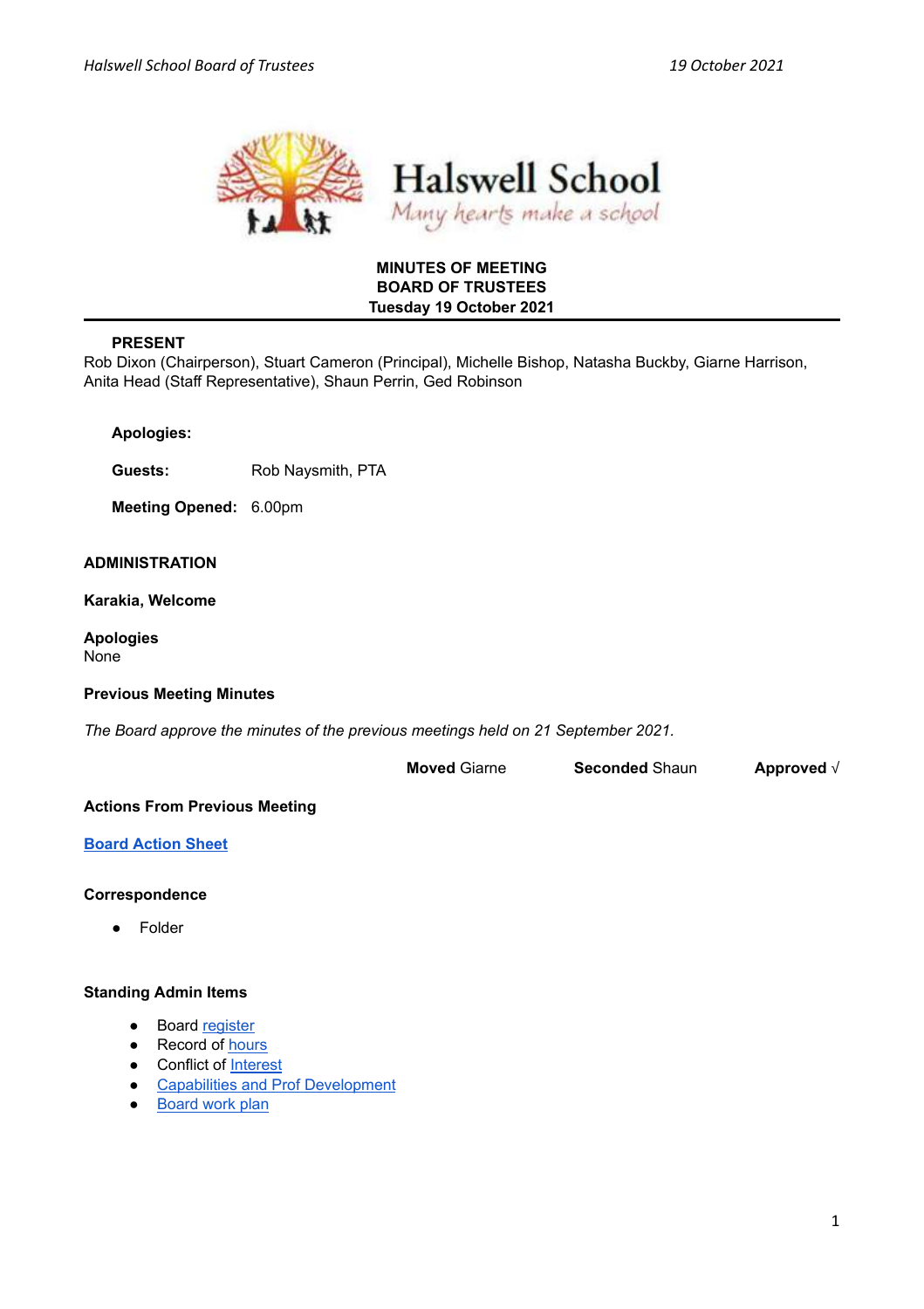## **Monitoring/Review**

### **Principal's Report**

Term 4 is a short and busy term with a school focus on science. There are lots of events occurring including athletics, prizegiving and learning celebrations, but with adaptations for Covid restrictions where possible.

Scale A Teacher roles closed last week, with 120 applicants overall and 7 being interviewed. The Principal will be working to complete the process by end of the week including offers.

The Associate Principal role closes on Friday, with shortlisting happening next week.

ERO review update - first part completed by end of 2021. Next meeting set for 22 November Improving wellbeing and engagement of all students is the focus question for next three years.

*The Board approve the Principal Report as presented*

| Approved $\sqrt{}$<br><b>Seconded Michelle</b><br><b>Moved Rob</b> |
|--------------------------------------------------------------------|
|--------------------------------------------------------------------|

### **Finance Report**

We are heading towards a surplus as opposed to a deficit for 2021

Additional staffing has been applied for with the MOE as the school have met their grading roll number.

*The Board approve the September Finance Report as presented.*

**Moved** Stuart **Seconded** Natasha **Approved** √

#### **Communications Report**

Proposed school logo change - just a bulb to be added to the koru pattern.

Transition time with uniforms expected - new logo ready to be printed but the shipment will arrive in March 2022.

Value icon drafts will be completed this week.

The Board approve the new Halswell School logo subject to minor edits. This logo will come into effect from *the 2022 school year.*

**Moved** Rob **Seconded** Giarne **Approved** √

## **Property**

Revised SIP scope has been sent in. 3 items are being held off for the next bundle.

- Protective work around trees is beginning.
- Orongomai playground has been held up, design ready in two week's time, after approval will be completed in Christmas break.
- VoIP transfer done.
- BBQ blinds arriving next week.
- Drinking fountains need plumbers quotes to complete.
- Water pump installation date 20 December 2021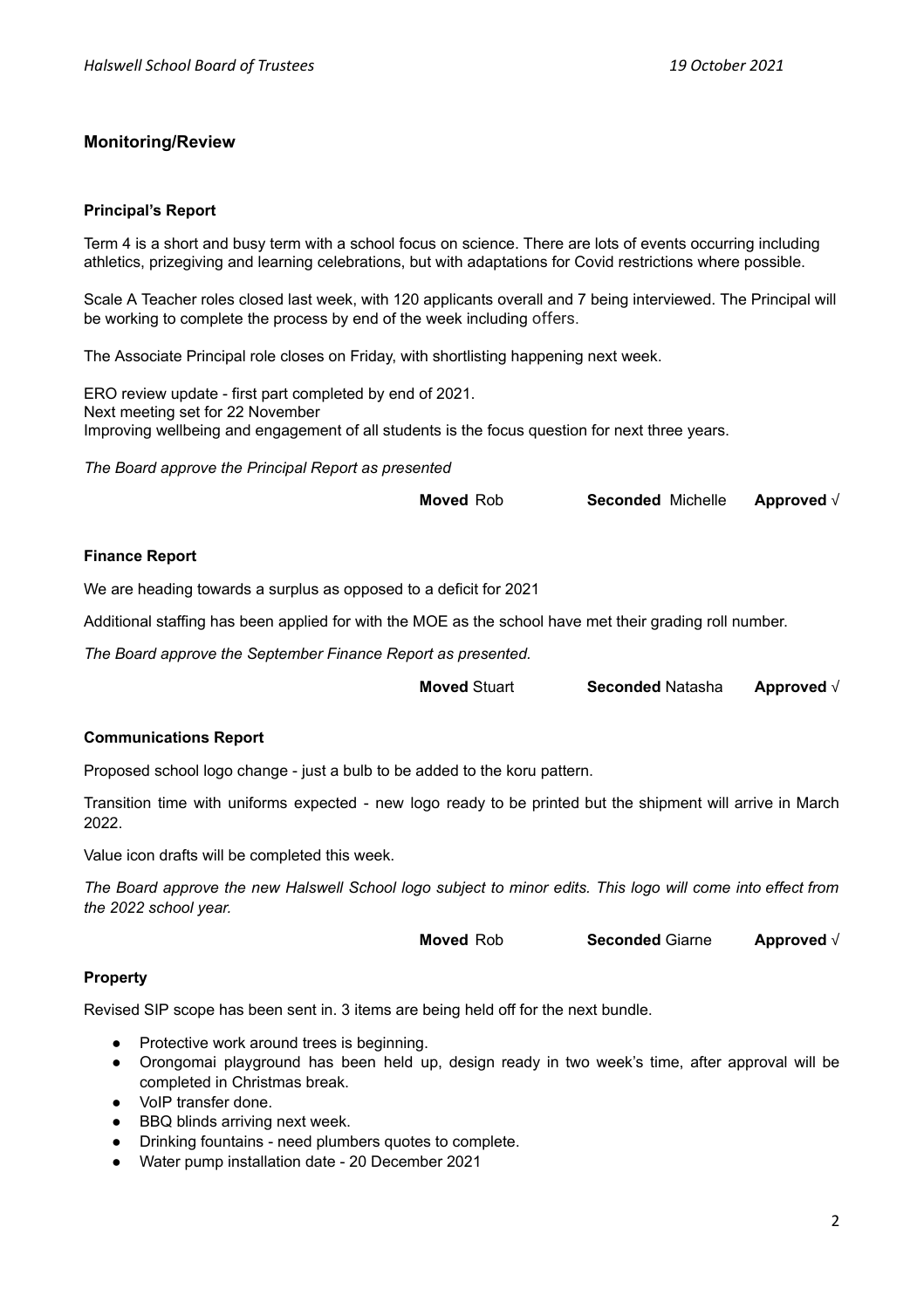● Double glazing installation date - 24 January 2022

## **Health & Safety**

PTA Quiz has been cancelled due to Covid restrictions.

Staff Vaccine Mandate - Information still coming.

Parents on site - wear masks, sign in, avoid coming in unless necessary, wait for clarity from Ministry before communicating further to the community.

*The Board approve that the following events will go ahead with Alert Level 2 guidelines in place*

**Moved** Rob **Seconded** Shaun **Approved** √

PTA will do Subway lunches to replace the sausage sizzle this term and will investigate other options under Alert Level 2.

Working bee (31 October) - all adults to wear masks, sign in, split into groups.

Staff morning tea shout - postponed to Thursday 28 October. Platters can be delivered to each learning centre under Level 2.

End of year events:

Staff function would be able to go ahead, it is at the bowls club and the school will follow their guidelines. Prizegiving (14 December) - could become a Year 8 event or option to live stream.

## **School Docs**

Noted - Policy Reviews for Term 4 2021:

- **Harassment**
- Māori Educational Success

## **Other Agenda Items**

## **Personnel**

*The Board approve the Associate Principal Appointments panel will include; Principal, current Associate Principal, Board Chair, Staff member/teacher and Michelle Bishop (Board representative)*

**Moved** Giarne **Seconded** Natasha **Approved** √ **Board Meeting Dates 2021:**

- - 16 November ● 7 December
	-

**Meeting closed:** 7.50pm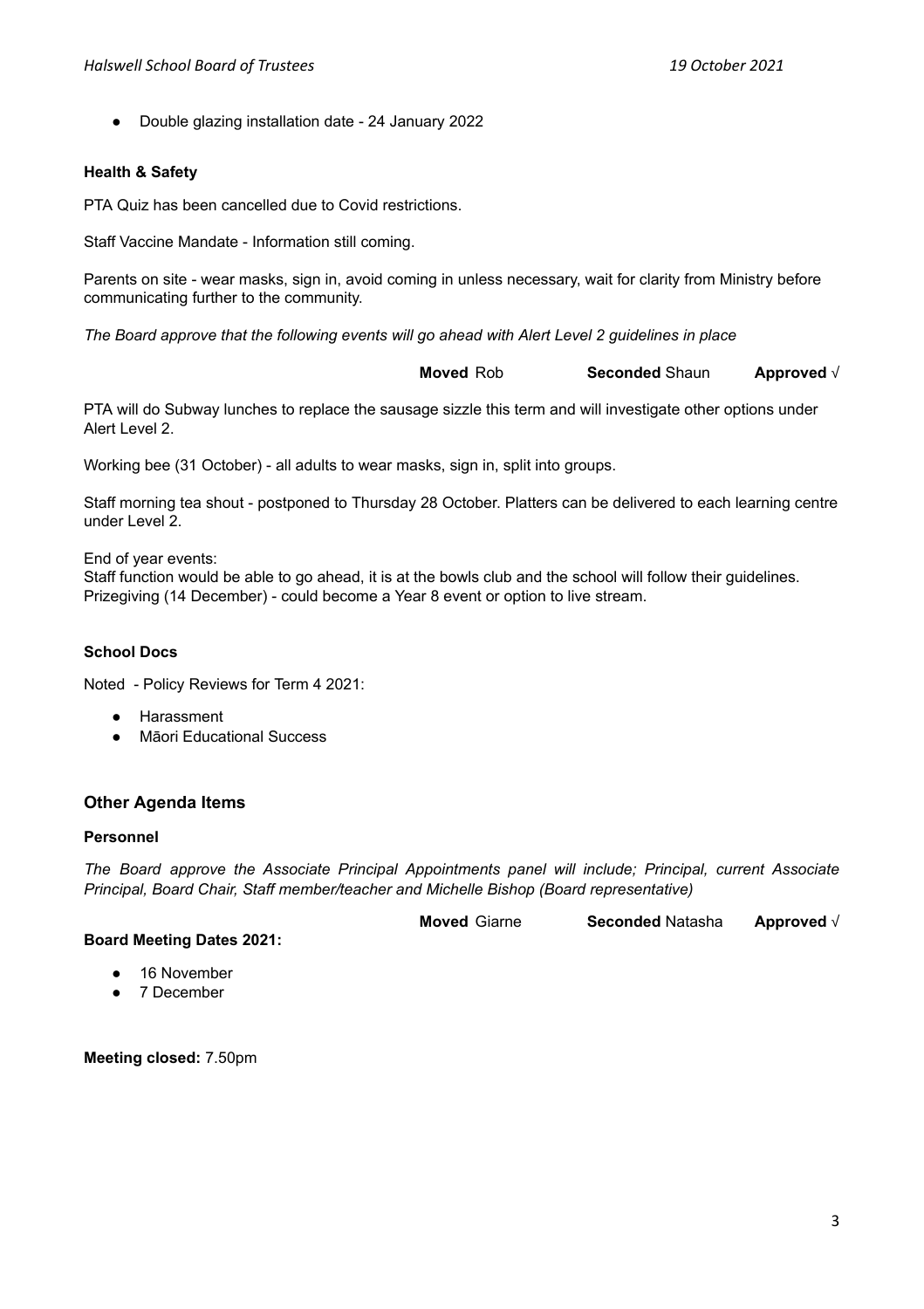**CONFIRMED \_\_\_\_\_\_\_\_\_ \_\_\_\_\_\_\_\_\_\_\_\_\_\_\_\_\_\_\_\_\_\_** 16 November 2021

**CHAIRPERSON**